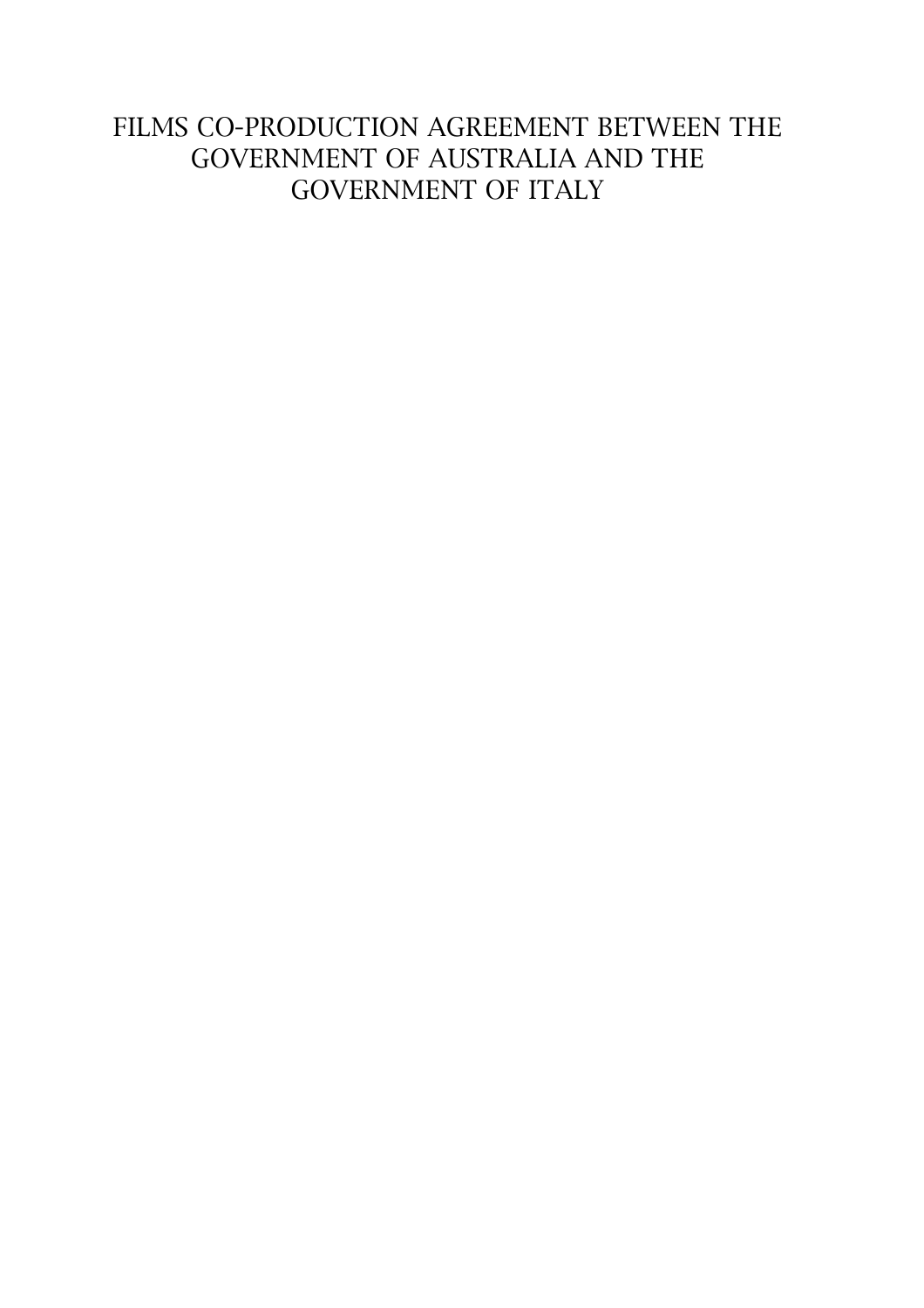The Government of Australia and the Government of Italy ("the Contracting Parties");

motivated by the purpose of facilitating the joint production of films which will contribute with their artistic and technical qualities to the enhancement of cultural and trading relations between the two countries and which will be competitive in their respective national territories as well as in other countries, have agreed as follows:

# ARTICLE 1

For the purposes of this Agreement:

- (1) (a) a "co-production film" shall be a film made by one or more Australian producers (the Australian co-producer") in conjunction with one or more Italian producers ("the Italian co-producer") and shall also be a film made by an Australian co-producer and an Italian co-producer in conjunction with a producer of another country with which Australia or Italy has signed a co-production Treaty ("third co-producer") and in either case made in accordance with the terms of an approval given by the competent authorities jointly;
	- (b) "film" means any sequence of visual images, irrespective of format, including animation and documentaries which falls within the scope of the laws of either country governing the provision of benefits in relation to film production as in force from time to time.

#### (2) "nationals" means:

 $\prime$  (a) in relation to Italy, Italian Citizens and Citizens of a Member State of the European Economic Community;

(b) in relation to Australia, Australian citizens and permanent residents of Australia.

- (3) "competent authorities" means:
	- (a) for Italy: Ministere del Turismo e dello Spettacolo, Direzione Generale dello Spettacolo (Department for Tourism and Entertainment Branch Directorate);
	- (b) for Australia: the Australian Film Commission.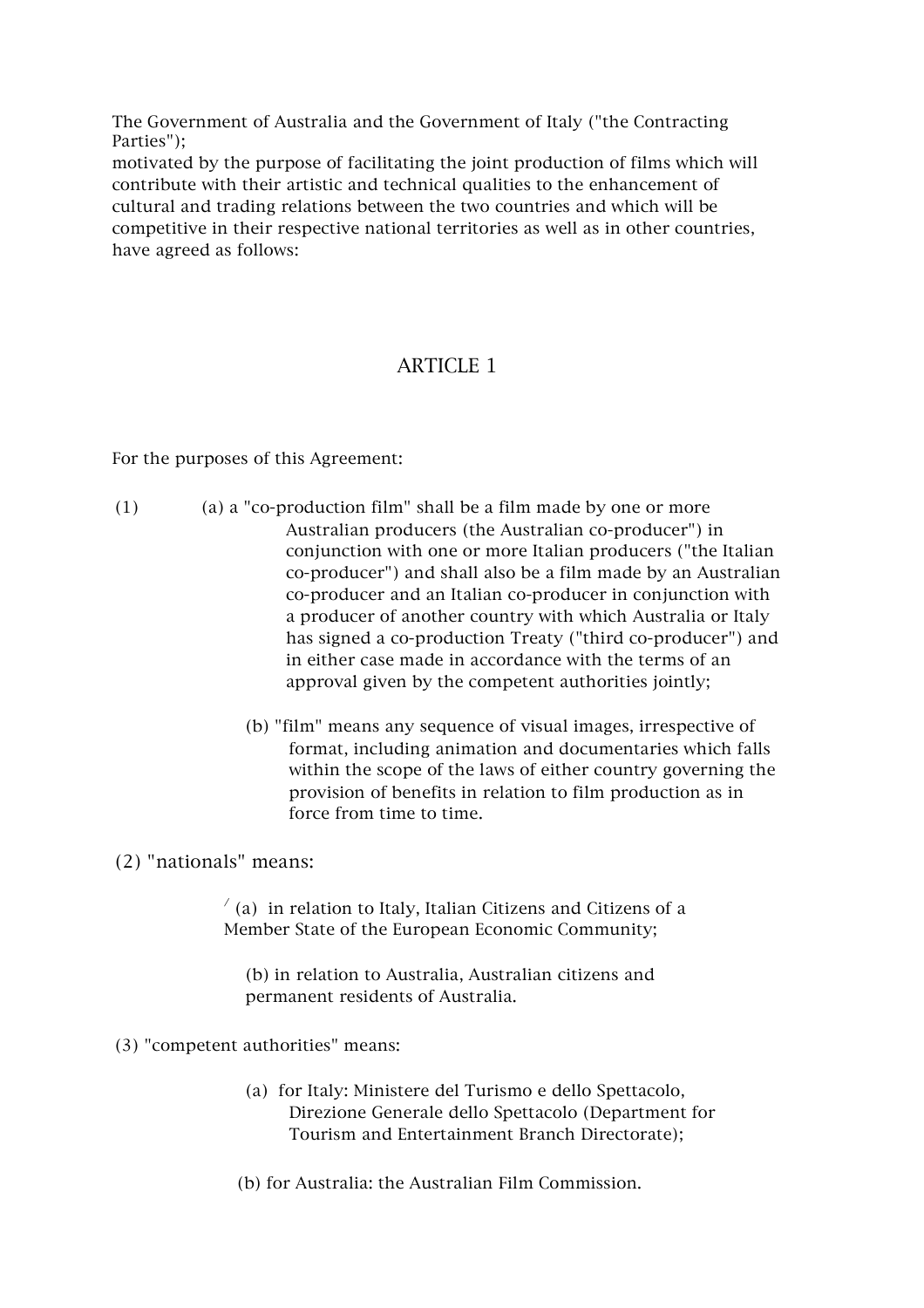# ARTICLE 2

A co-production film shall be entitled to the full enjoyment of all the benefits which are or may be accorded in Australia and Italy respectively to national films under the laws in force from time to time in that country.

These benefits shall be accorded only to the Producer of the country granting them.

### ARTICLE 3

In approving films under this Agreement, the competent authorities, acting jointly, shall apply the rules set out in the Annex, which forms an integral part of this Agreement.

## ARTICLE 4

Each of the Contracting Parties shall facilitate, in accordance with their respective legislation, temporary admission of cinematographic equipment for the making of co-production films.

## ARTICLE 5

Each of the Contracting Parties shall permit the nationals of the other country and citizens of the country of any third co-producer to enter and remain in Italy or Australia as the case may be, for the purpose of making or exploiting a co-production film, subject to the requirement that they comply with the laws relating to entry and residence.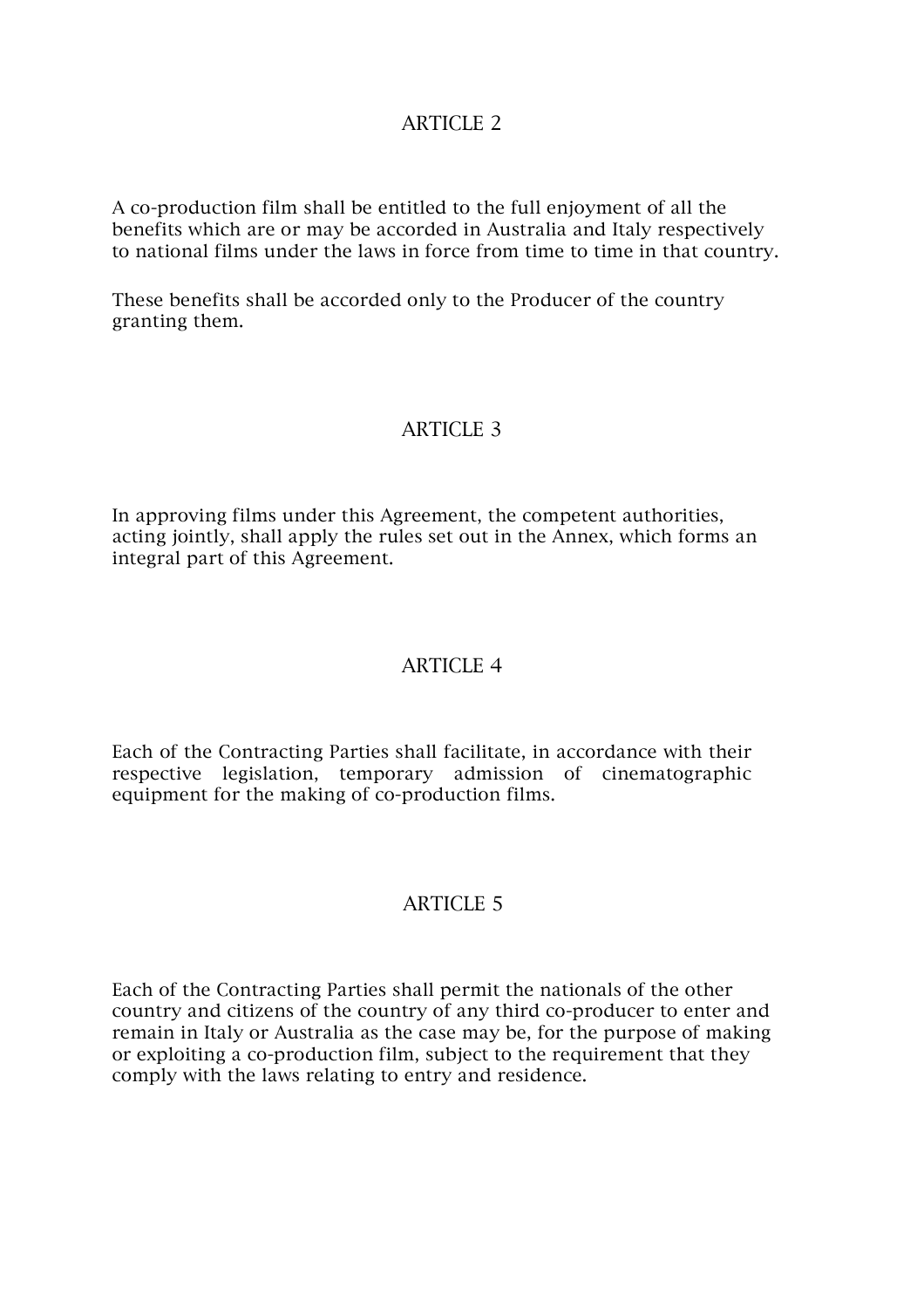# ARTICLE 6

There shall be a Mixed Commission equally composed of representatives of the Contracting Parties jointly chaired by officials from the Italian and Australian film industries and assisted by experts appointed by the respective competent authorities to supervise and review the working of this Agreement to resolve any difficulty which may arise and to make any proposals considered necessary for any modification of this Agreement. Its meetings shall be held alternately in Italy and in Australia.

The Commission shall meet eighteen months after the date of signing this Agreement and thereafter within six months of a request to meet being made by either Contracting Party.

#### ARTICLE 7

Each of the Contracting Parties shall notify the other of the completion of any procedure for giving effect to this Agreement, which shall enter into force on the date of receipt of the later of these notifications.

## ARTICLE 8

The provisions of this Agreement are without prejudice to the international obligations of the contracting Parties, including, in relation to Italy, obligations devolving from European Community Law.

#### ARTICLE 9

This agreement shall remain in force initially for a period of three years from the date its entry into force and shall be renewed and remain in force by tacit acceptance to:

successive periods each of three years unless written notice to terminate is given to, either Contracting Party at least six months before the end of any period of three years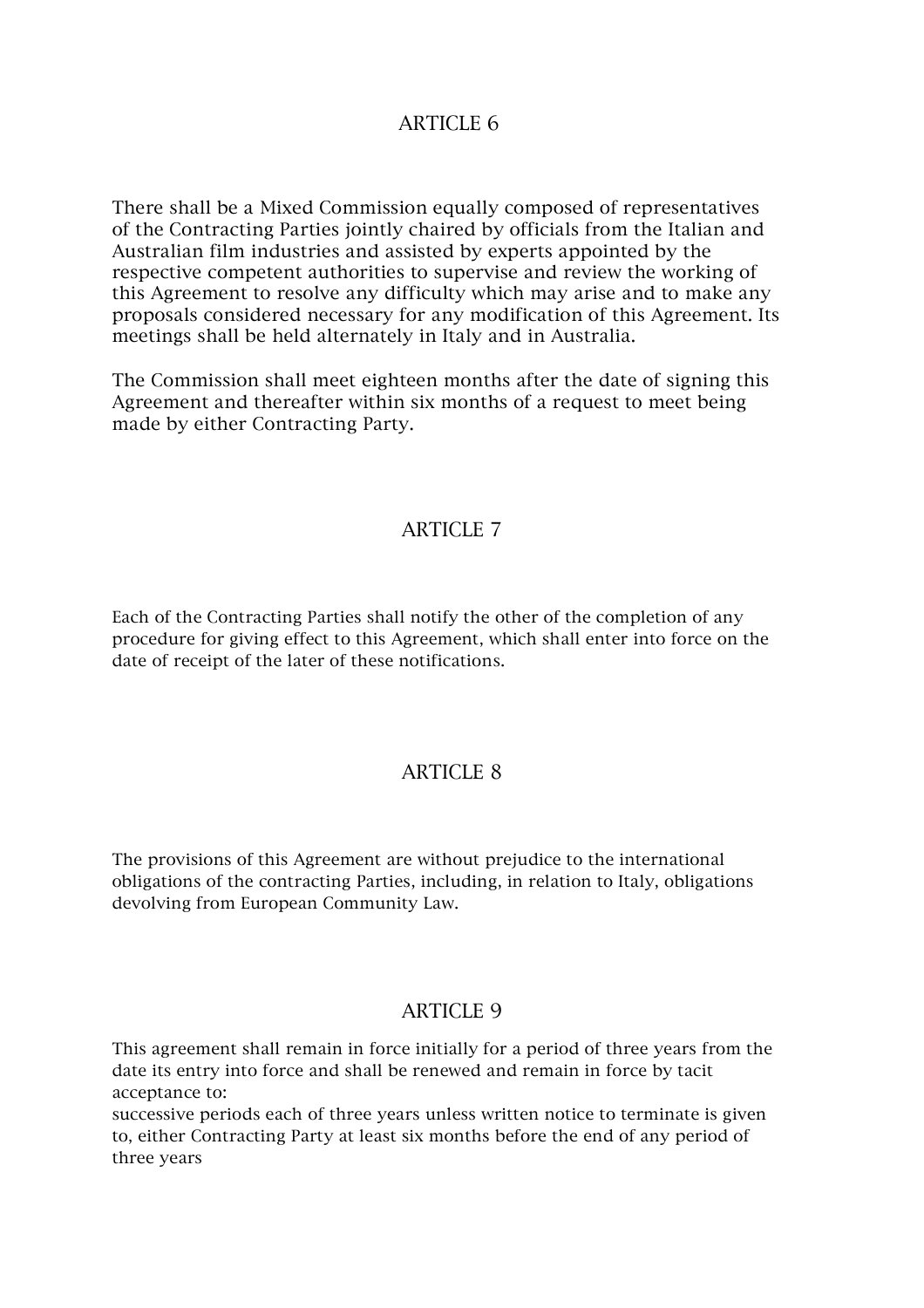IN WITNESS WHEREOF, the undersigned, being duly authorised thereto by their respective Governments, have signed this agreement.

Done in quadruplicate at this........ .. day of....... 1993.

For the Government of Australia: For the Government of

Italy

 $\Delta h^2$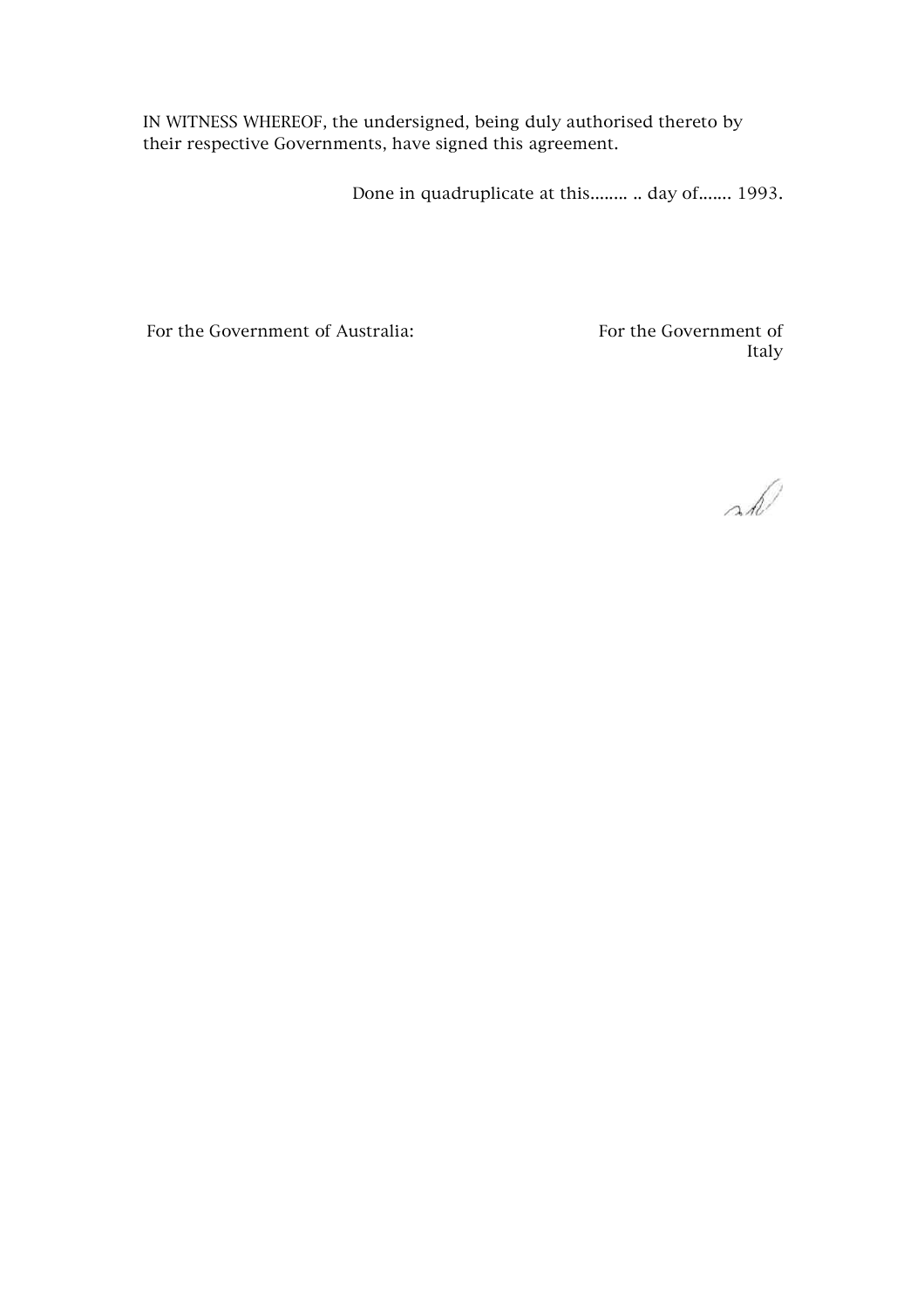# ANNEX

# TO THE FILMS CO-PRODUCTION AGREEMENT

## BETWEEN THE GOVERNMENT OF AUSTRALIA

# AND THE GOVERNMENT OF ITALY

# (art. 3)

1) The competent authorities shall consult to enable (hem to ensure that a project conforms with the provisions of this Agreement. Each competent authority shall apply its own policies and guidelines. When approving a project for a coproduction film, each may stipulate conditions of approval framed in order to achieve the general aims and objects of this Agreement. In the event of a disagreement between the competent authorities about the giving of approval to a co-production, the project concerned shall not be approved under this Agreement.

2) The competent authorities shall satisfy themselves that conditions of work in the making of co-production films under this Agreement in each of the countries of the participating co-producers are in broad terms comparable and that, in the event that location shooting of the film takes place in a country other than that of a co-producer, conditions shall be, in broad terms, no less favourable.

3) a) The Australian co-producer shall fulfil all the conditions relating to status which would be required to be fulfilled if that producer were the only producer, in order for the production to be eligible as an Australian film.

> b) The Italian co-producer shall fulfil all conditions relating to status which are required in order to satisfy the provisions of all relevant Italian legislation.

c) Any third co-producer shall fulfil all the conditions relating to status which would be required to be fulfilled to produce a film under the terms of the co-production treaty in force between that co-producer's country and either Australia or Italy

d) None of the co-producers shall be linked by common management ownership or control save to the extent that it is inherent in the making of the co-production film.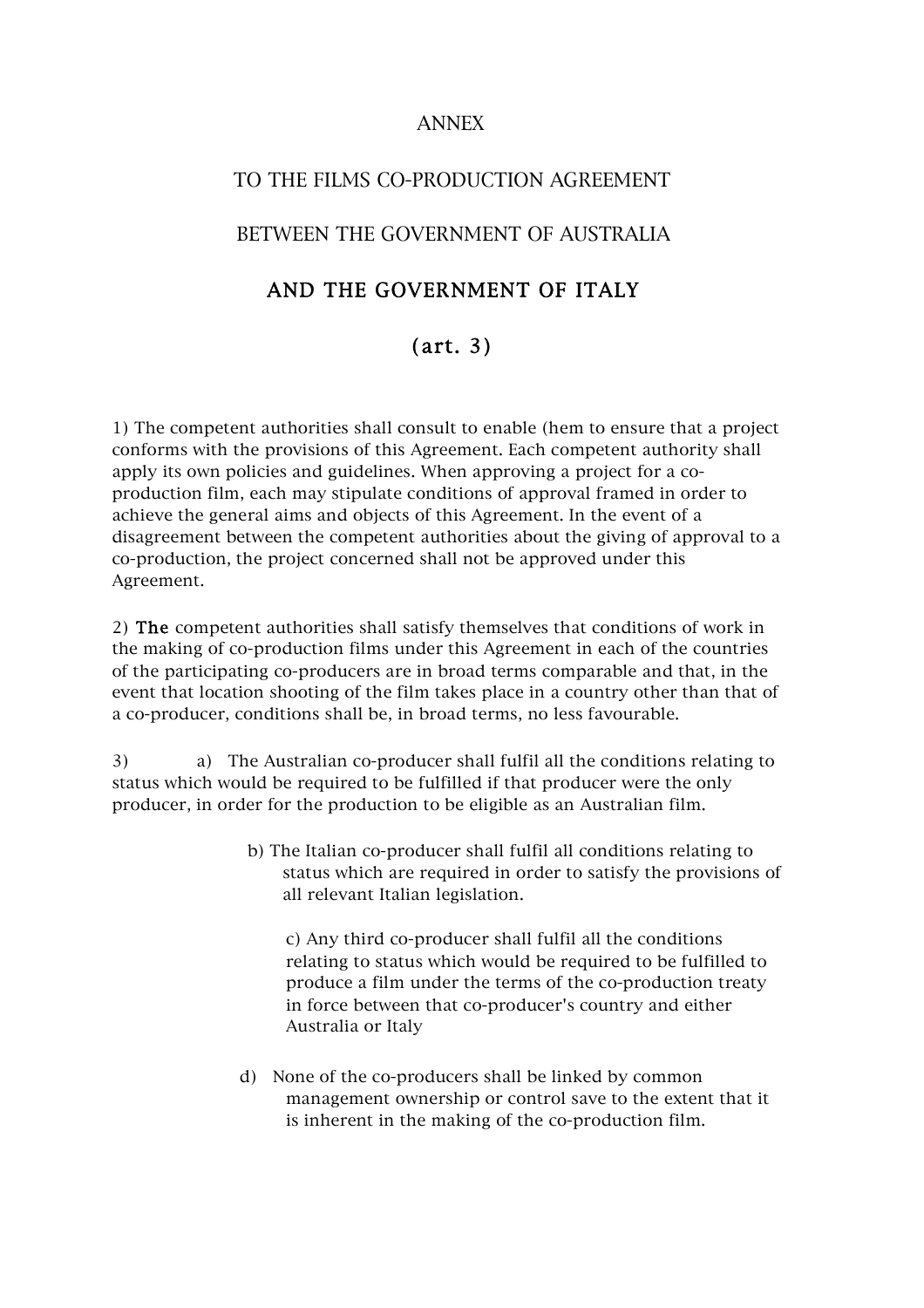4) All processing of original production material shall take place in Italy or in Australia or, where there is a third co-producer, in that producer's country. The majority of this work shall normally be carried out in the country of the co-producer which has the major financial participation. The printing of copies for distribution in the country of the producer holding minor financial participation, shall be carried out in that country. Shooting shall normally take place either in Italy or Australia. Where particular script requirements dictate, the competent authorities shall have the power to approve location filming in a country other than the countries of the participating co-producers.

5) Individuals participating in the making of co-production films shall be nationals of Italy or of Australia or, where there is a third co-producer, of that co-producer's country. In exceptional circumstances, where production requirements dictate, performers from other countries may be engaged.

6) Where the competent authorities have approved location filming in a country other than that of the participating co-producers, citizens of that country may be employed as extras or crowd artists, in small roles, or as additional employees whose services are necessary for the location work to be undertaken. In any case, their employment shall be in accordance with the laws in force from time to time in the co-producers' countries.

7) The technical and creative contribution of each co-producer to a coproduction film shall normally be in reasonable proportion to each of the co-producers' financial participation which cannot be less than thirty per cent (30%) of the total budget.

8) Any music specially composed for a co-production film shall, subject to any departure from this rule which is approved by the competent authorities, be composed by an Italian national or an Australian national or, where there is a third co-producer, by a national of that co-producer's country.

9) At least ninety per cent (90%) of the total footage included in a coproduction film shall, subject to any departure from this rule due to particular historical or cultural requirements in the script and which is approved by the competent authorities, be specially shot for that film.

#### 10) The contracts between the co-producers shall:

#### (a) provide that for each co-production film there shall be one

negative and one internegative. Each co-producer shall be the owner, in proportion to financial participation, of the negative and the internegative. Minority co-producers shall in any case have access to the original negative.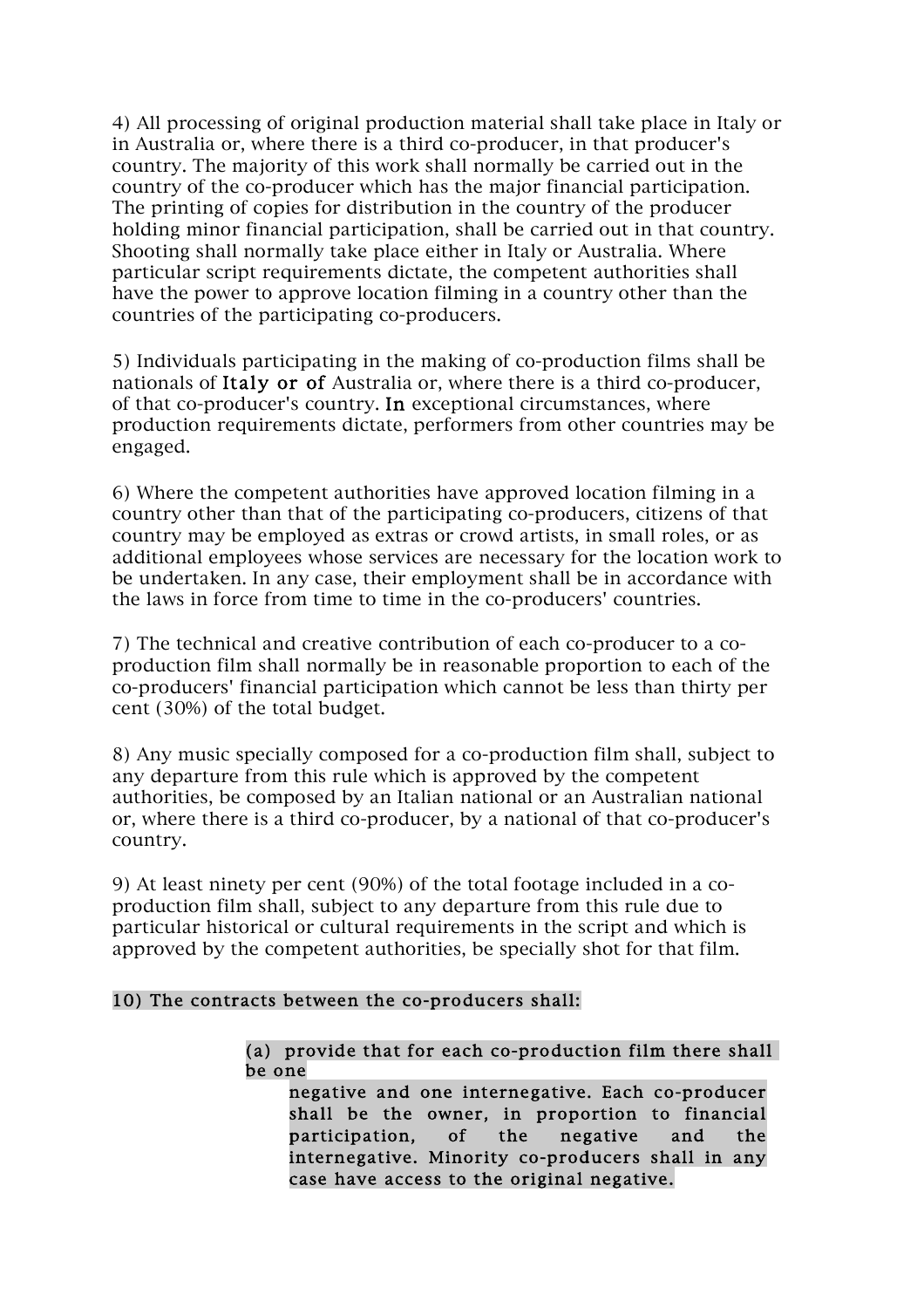- (b) set out that both producers shall undertake to meet the costs of the co-production.
- $(c)$  set out the procedures for resolution in case of default by one of the co-producers, in case of approval as a co-production being refused, in case of permission for public exhibition being withheld.
- (d) prescribe that each co-producer shall share, in proportion to financial participation, in any excess or saving on the production's cost.
- (e) set out the arrangements regarding the allocation of export markets and revenues therefrom taking into account that the Italian territory and the Australian territory are the exclusive competence of the coproducers.
- $(f)$  specify the dates on which all financial contributions shall be paid and that any monies owed by the minority co-producer shall be paid to the majority co-producer in accordance with the national laws in force at the time of delivery of the material necessary to make the minority country's version of the film.
- $(g)$  provide for the co-production film to include a separate credit title indicating that the film is either an "Australian-Italian co-production" or an "Italian-Australian co-production", or where relevant, a credit which reflects the participation of Italy, Australia and the country of the third co-producer.

11) A film of which principal photography started after the signing of this Agreement but before its ratification as per Article 7 and a film of which principal photography starts before termination of this Agreement but which is not completed before termination, may be treated as a co-production film and its coproducers shall accordingly be entitled to all the benefits of this Agreement on condition that the film was produced in compliance with the requirements of this Agreement.

12) After each period of three years, commencing from the dale that this Agreement enters into force, the Mixed Commission shall verify that an overall balance between the countries has been achieved: in the transfer of funds, in the financial contributions. in the employment of creative, craft and technical personnel in the major creative categories. The achievement of such a balance is to be regarded as a central aim of this Agreement and either competent authority may delay the approval of a co-production project where the balance appears to be undermined If necessary, and where it is not possible to find a solution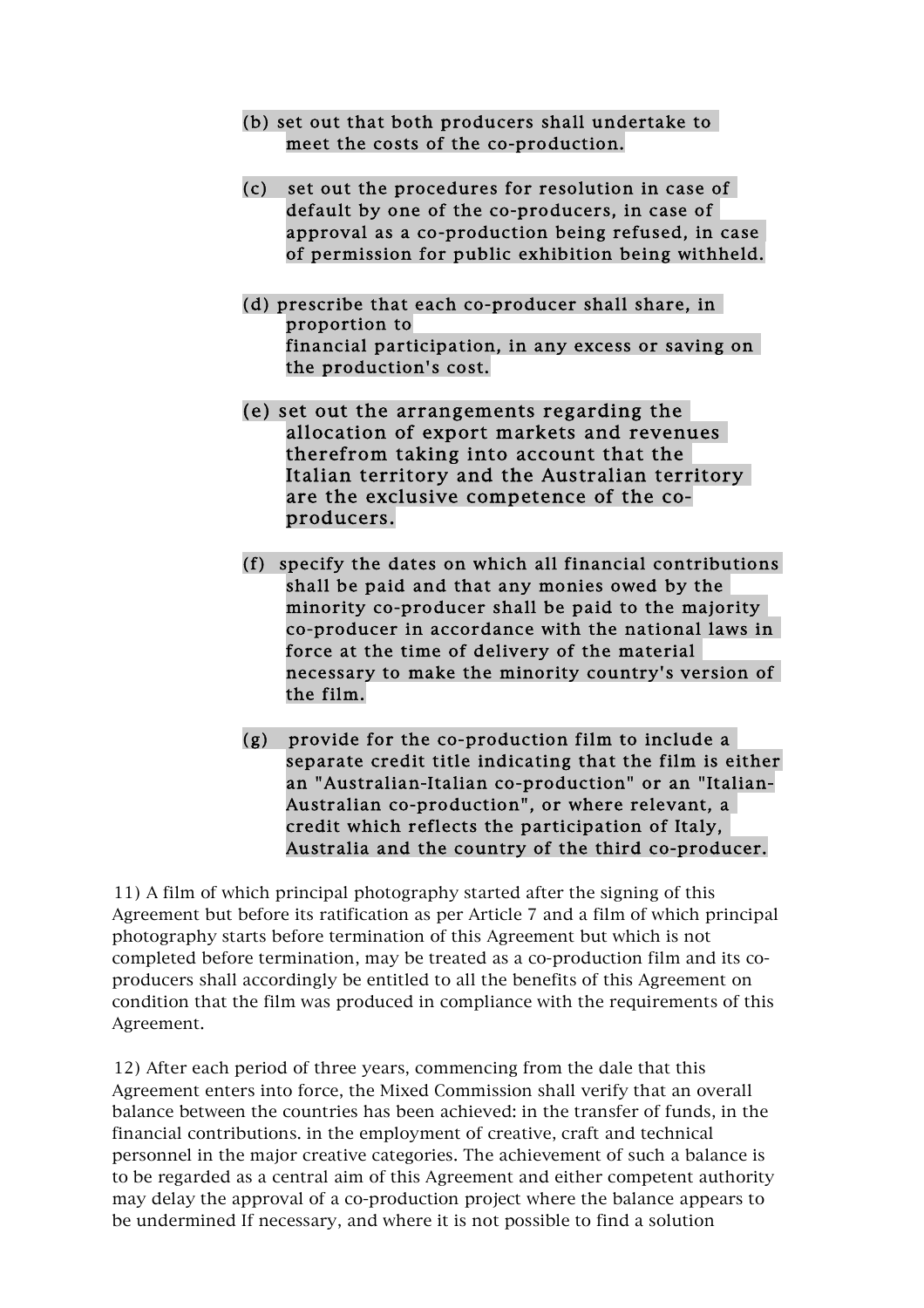between the competent authorities which would re- establish the balance, then the Mixed Commission shall be convened to confirm the outcome.